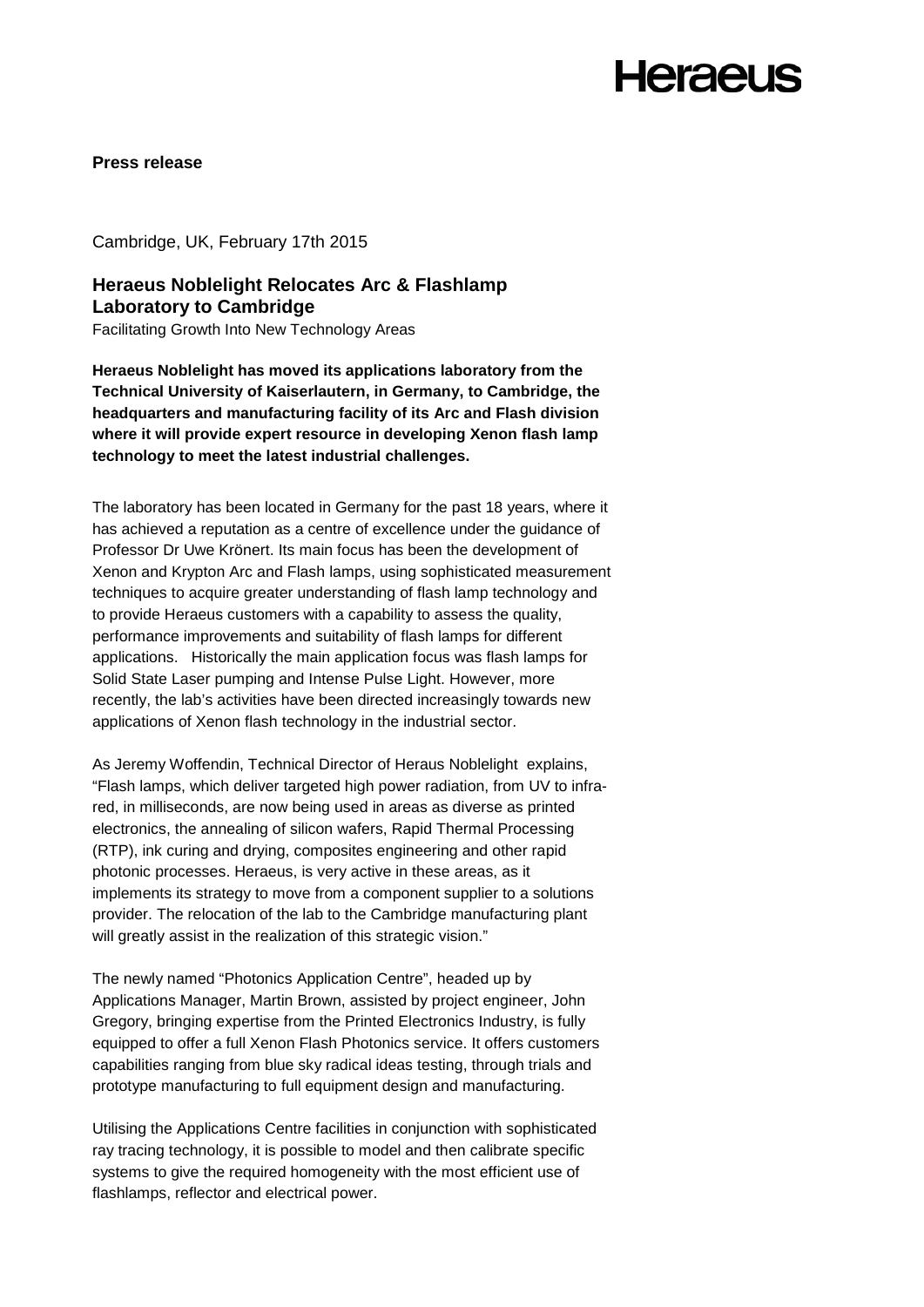# **Heraeus**

Seite 2

Heraeus Noblelight Ltd is acknowledged as a world leader in the design and manufacture of Arc and Flash lamps. Its Cambridge facility features the latest technology for the automated manufacture of arc and flash lamps, utilising unrivalled knowledge in lamp design and development expertise. It collaborates continuously with research institutes and customers to explore new ways to improve lamp performance and extend their areas of application.

**Heraeus**, the technology group headquartered in Hanau, Germany, is a leading international family-owned company formed in 1851. We create high-value solutions for our customers, strengthening their competitiveness for the long term. Our activities focus on a number of markets: chemical and metals, energy and the environment, communications and electronics, health, mobility, and industrial applications. In fiscal year 2013, Heraeus achieved product revenue of €3.6 billion and precious metals trading revenue of €13.5 billion. With some 12,500 employees in over 110 subsidiaries worldwide, Heraeus holds a leading position in its global markets.

**Heraeus Noblelight GmbH** with its headquarters in Hanau and with subsidiaries in the USA, Great Britain, France, China and Australia, is one of the technology- and market-leaders in the production of specialist light sources and systems. In 2013, Heraeus Noblelight had an annual turnover of 138 Million € and employed 875 people worldwide. The organization develops, manufactures and markets infrared and ultraviolet emitters, systems and solutions for applications in industrial manufacture, environmental protection, medicine and cosmetics, research, development and analytical measurement techniques.

#### For further information, please contact:

| Technical: | Heraeus Noblelight Ltd.                                                         |
|------------|---------------------------------------------------------------------------------|
|            | Cambridge Science Park                                                          |
|            | Cambridge CB4 0FQ                                                               |
|            | Phone +44 1223 423324, Fax +44 1223 423999                                      |
|            | hnl-laserlamps@heraeus.com                                                      |
|            | www.heraeus-noblelight.com                                                      |
| Press:     | David Jervis                                                                    |
|            | Quantum Technical PR Ltd,                                                       |
|            | 35 Whitefield Rd                                                                |
|            | Stockton Heath                                                                  |
|            | Warrington                                                                      |
|            | WA4 6NA                                                                         |
|            | England<br>Tel +44 1925 604095, Fax +44 1925 604096<br>E-Mail quantumtpr@aol.co |
|            |                                                                                 |